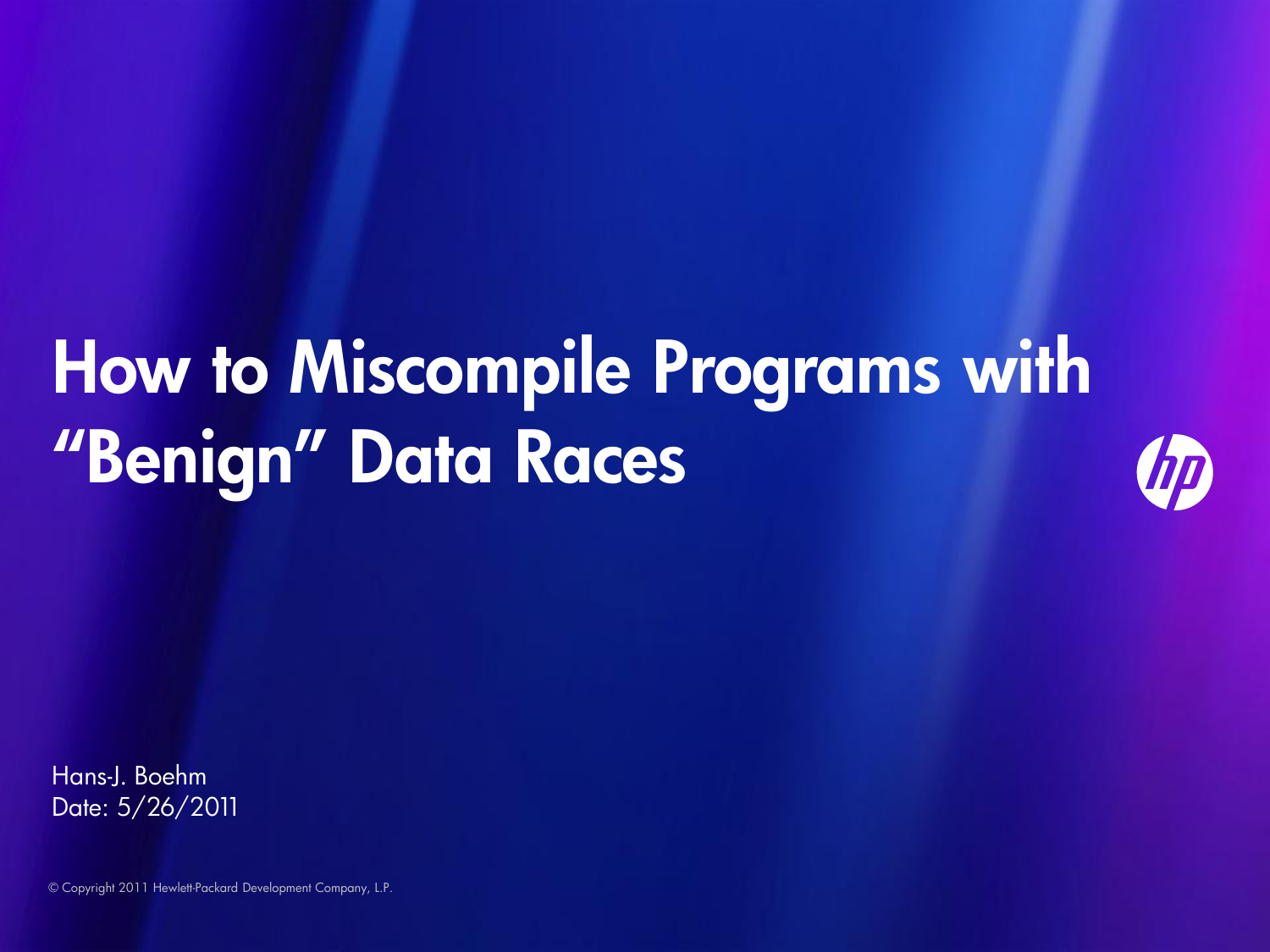## Data Races

Two memory accesses conflict if they

- access the same memory location, e.g. variable
- at least one access is a store

A program has a data race if two data accesses • conflict, and

• can occur simultaneously in a sequentially consistent execution.

A program data-race-free (on a particular input) if no sequentially consistent execution results in a data race.



11 Hewlett-Packard Development Company, L.P. 09/08/2010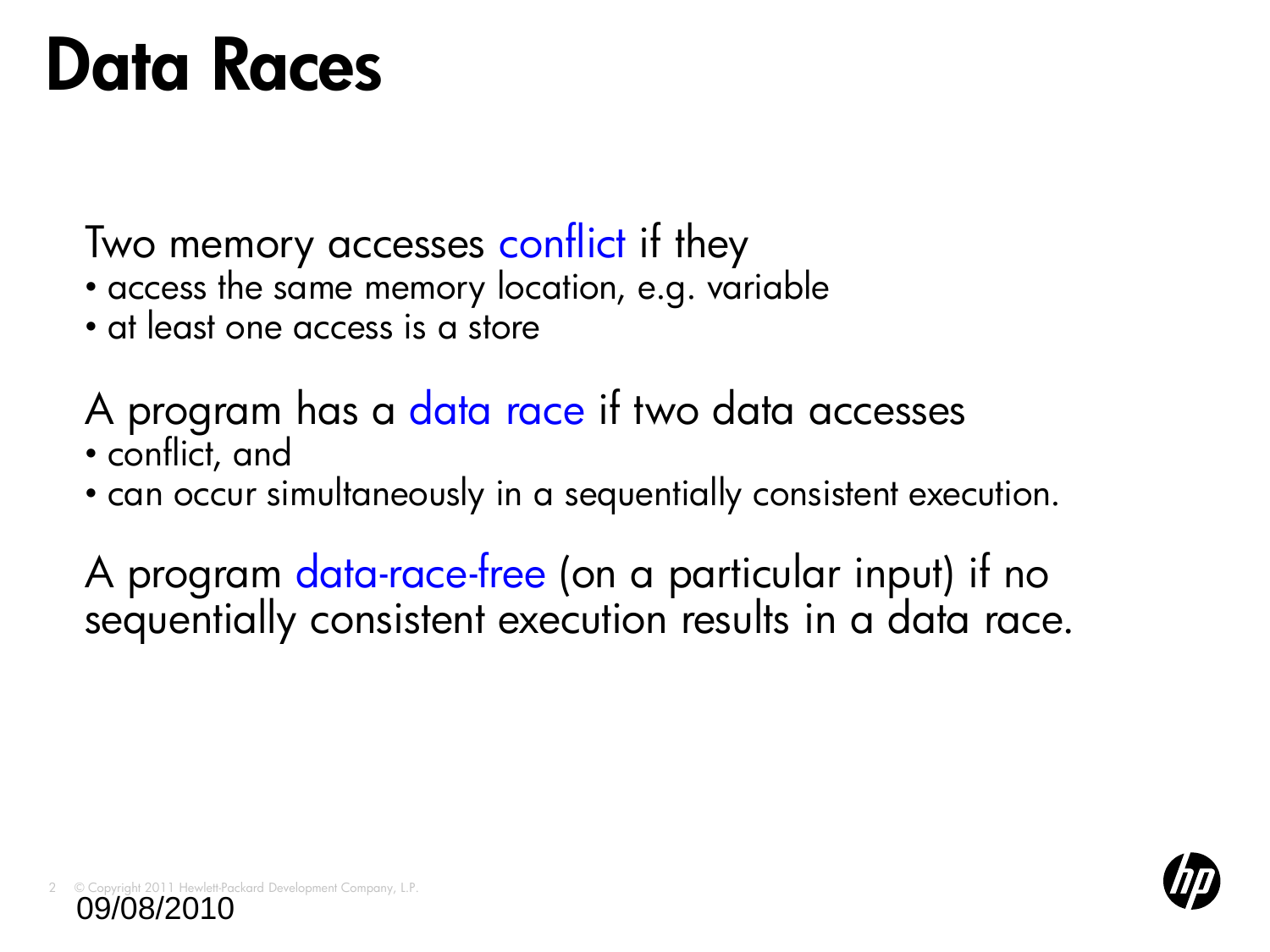## Ada 83

[ANSI-STD-1815A-1983, 9.11] For the actions performed by a program that uses shared variables, the following assumptions can always be made:

- If between two synchronization points in a task, this task reads a shared variable whose type is a scalar or access type, then the variable is not updated by any other task at any time between these two points.
- If between two synchronization points in a task, this task updates a shared variable whose task type is a scalar or access type, then the variable is neither read nor updated by any other task at any time between these two points.

The execution of the program is erroneous if any of these assumptions is violated.

#### *Data races are errors!*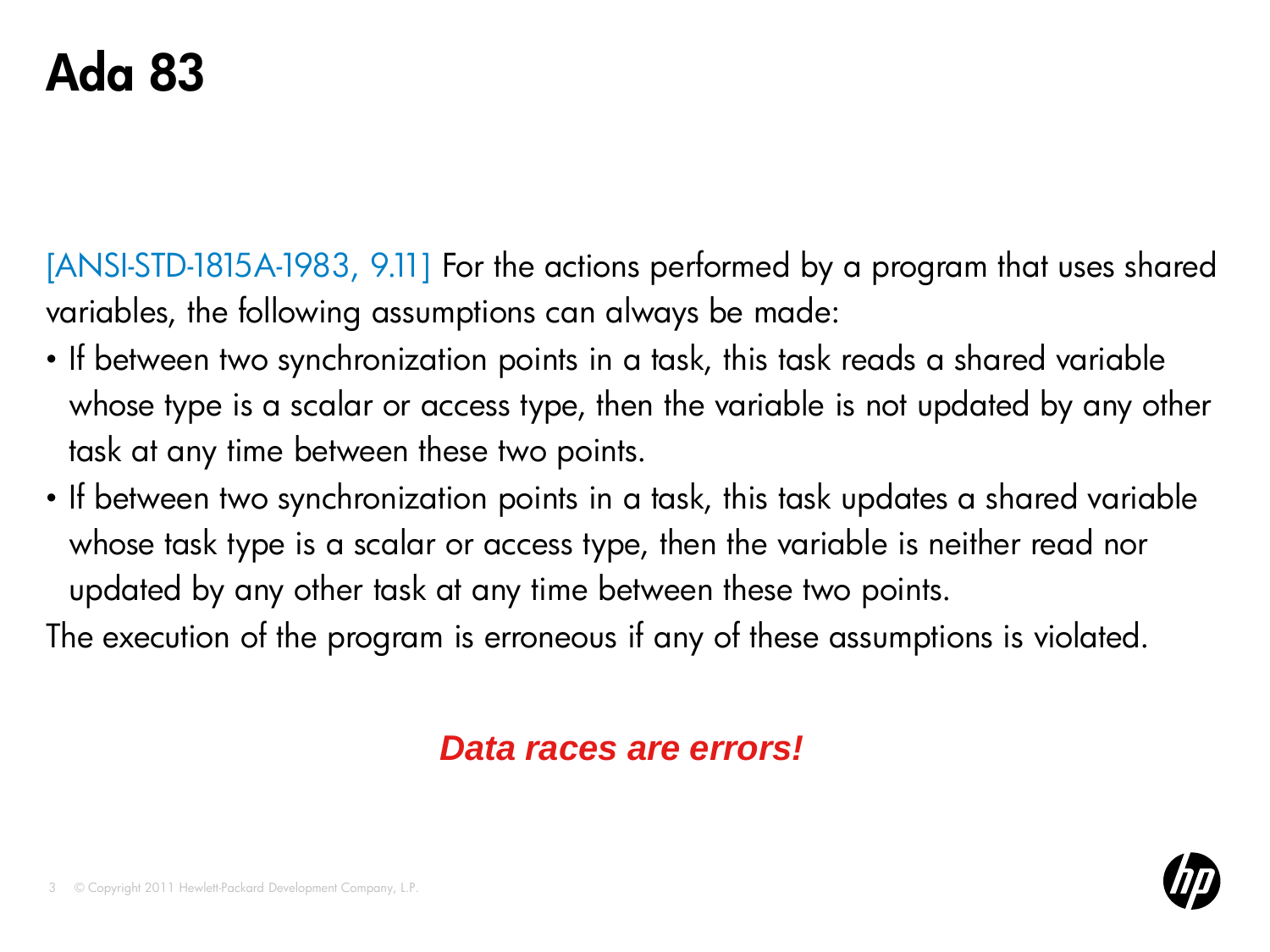#### Posix Threads Specification

[IEEE 1003.1-2008, Base Definitions 4.11] Applications shall ensure that access to any memory location by more than one thread of control (threads or processes) is restricted such that no thread of control can read or modify a memory location while another thread of control may be modifying it.

#### *Data races are errors!*

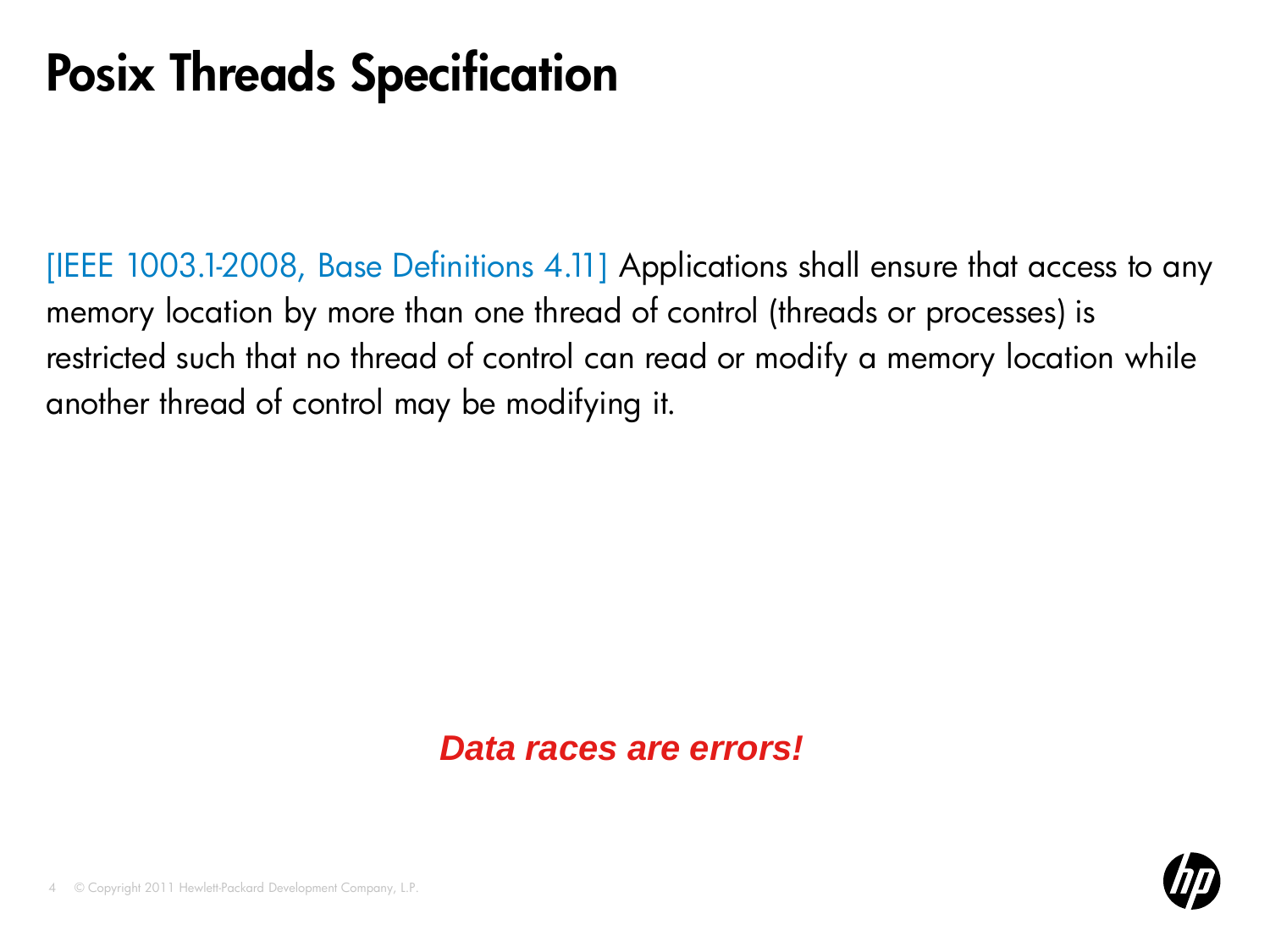## $C_{++}$  2011 /  $C1x$

[C++ 2011 FDIS (WG21/N3290) 1.10p21] The execution of a program contains a *data* race if it contains two conflicting actions in different threads, at least one of which is not atomic, and neither happens before the other. Any such data race results in undefined behavior.

#### *Data races are errors!* (and you get atomic operations to avoid them)

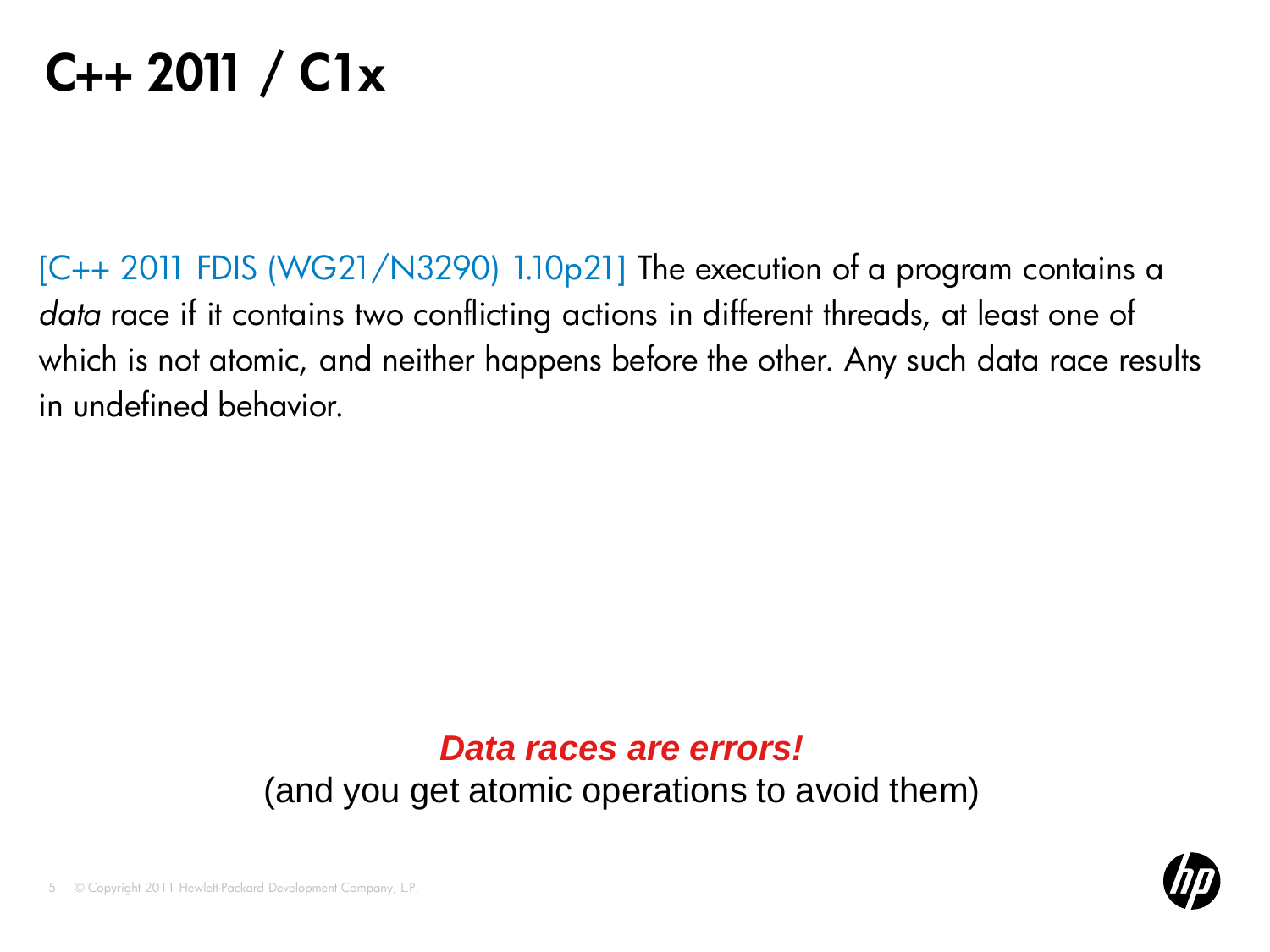#### Java

Data races are not errors. But we don't know what they really mean.



© Copyright 2011 Hewlett-Packard Development Company, L.P. 6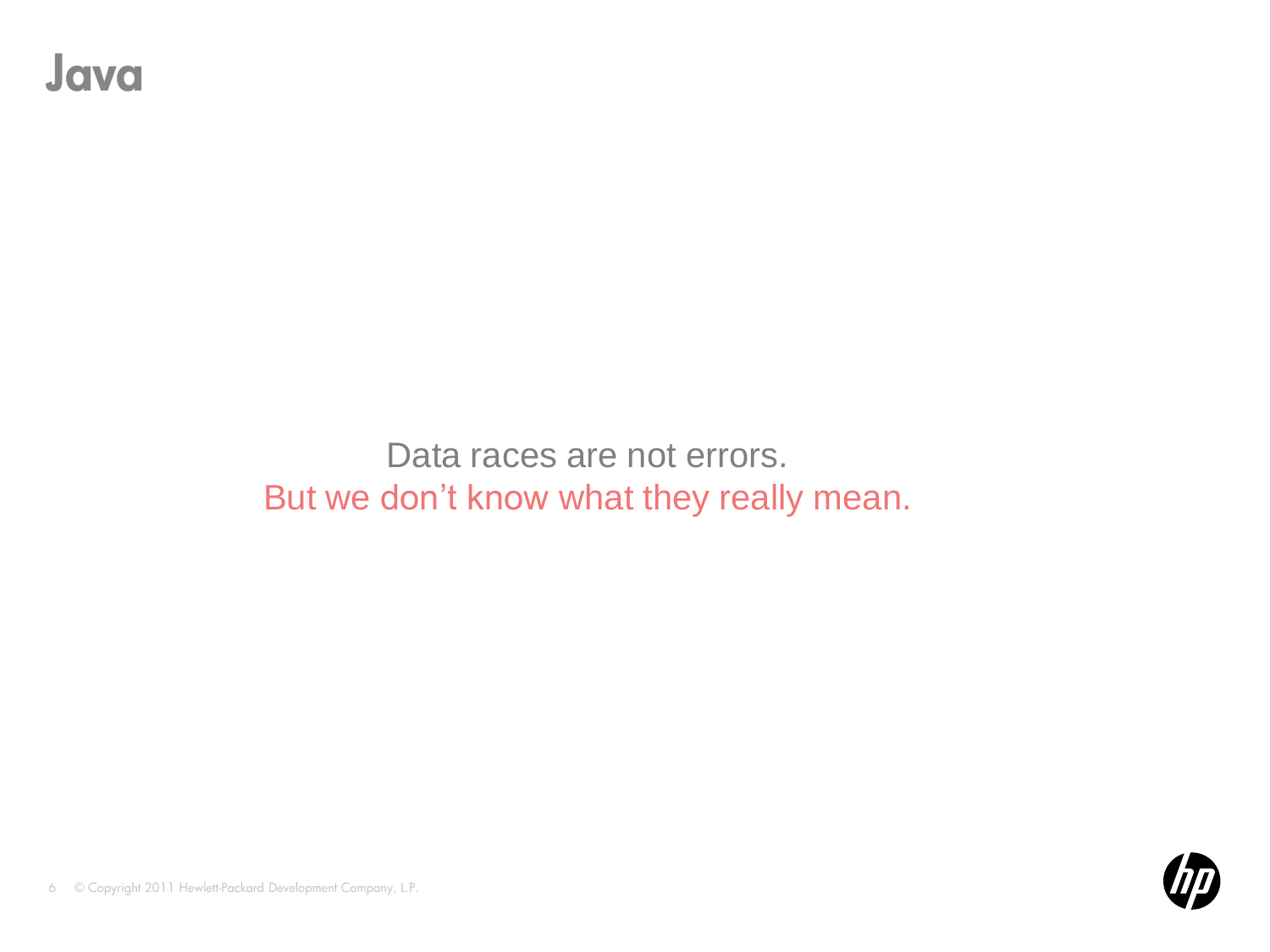#### November 2010 CACM Technical Perspective

#### **"Data races are evil with no exceptions."**

**-** Sarita Adve, technical perspective for Goldilocks and FastTrack papers on data race detection.

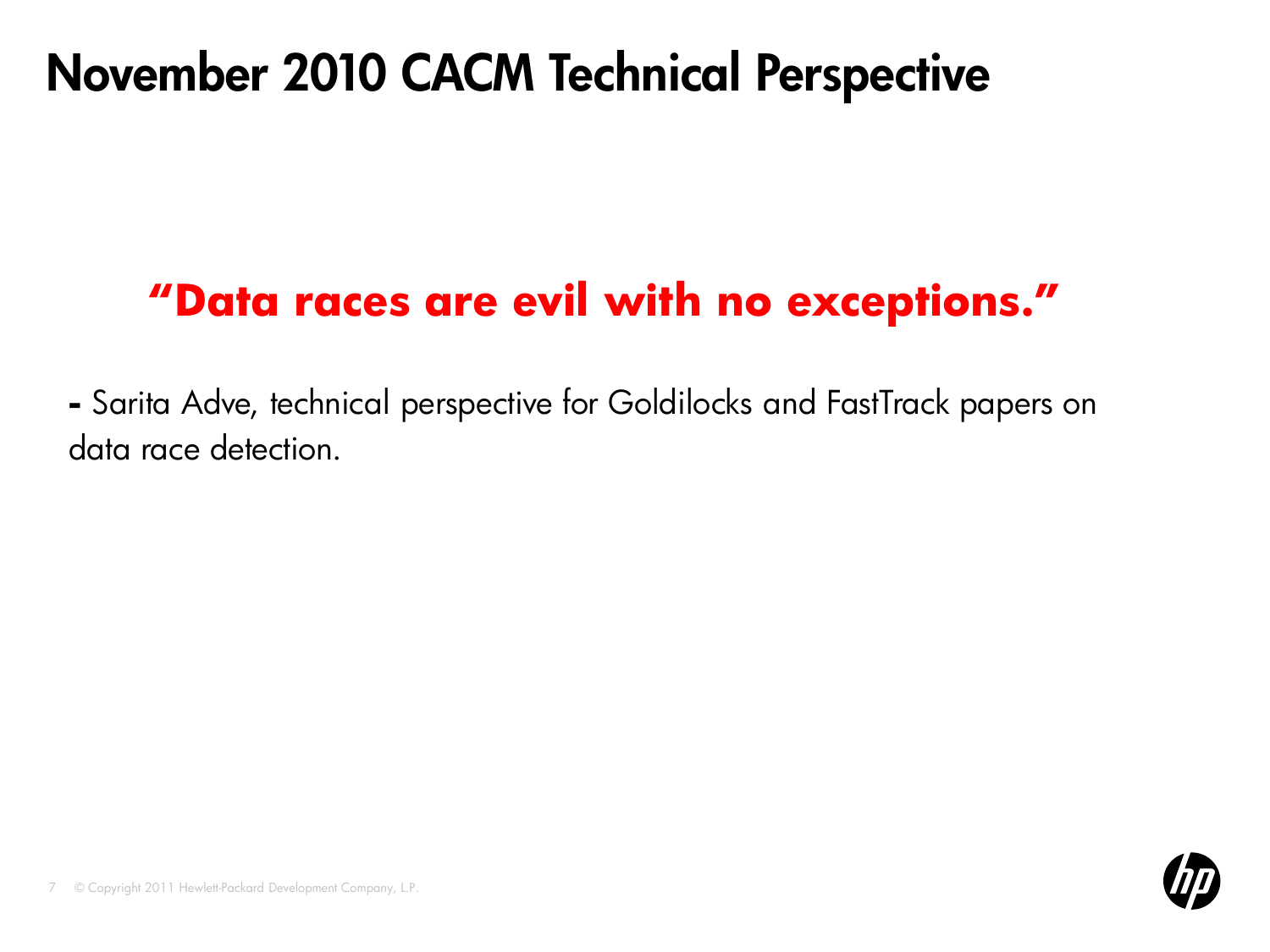## On the other hand:

- Narayanasamy et al, "Automatically Classifying Benign and Harmful Data Races Using Replay Analysis", PLDI 2007.
- Flanagan and Freund, "Adversarial memory for detecting destructive races", PLDI 2010.
- Several other recent papers make similar distinctions.
- 4500 Google results for "benign data race".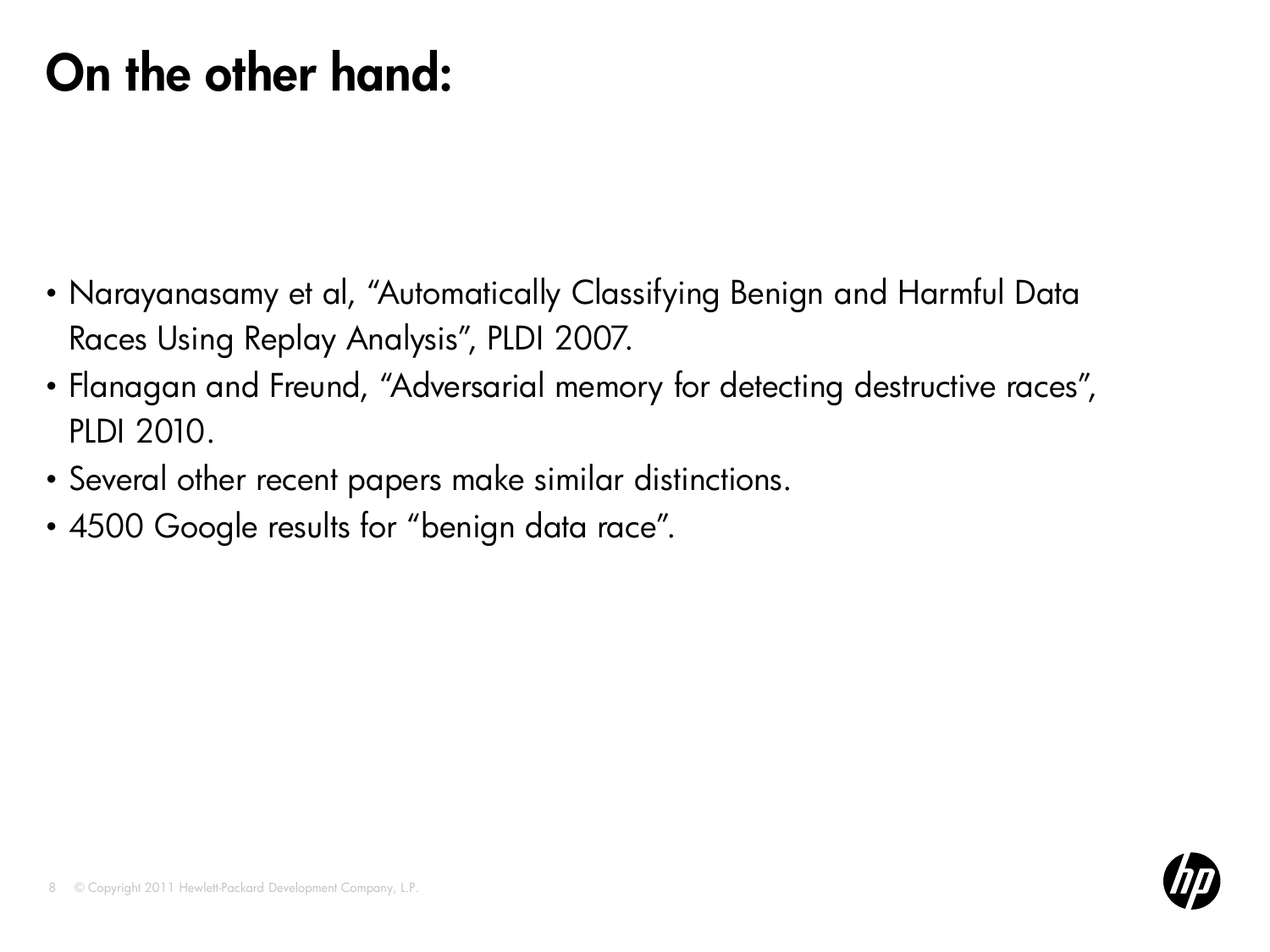## Our Claim:

Data races in Ada, C, or C++ code:

- Are specified to be incorrect.
- May start failing the next time you recompile the program.
	- No matter what type of data race it was.
	- Or how benign you thought it was.

Data races at the machine level

- Are  $\bigcap K$
- Though mainly because ISAs don't distinguish synchronization accesses.

Data races in Java?

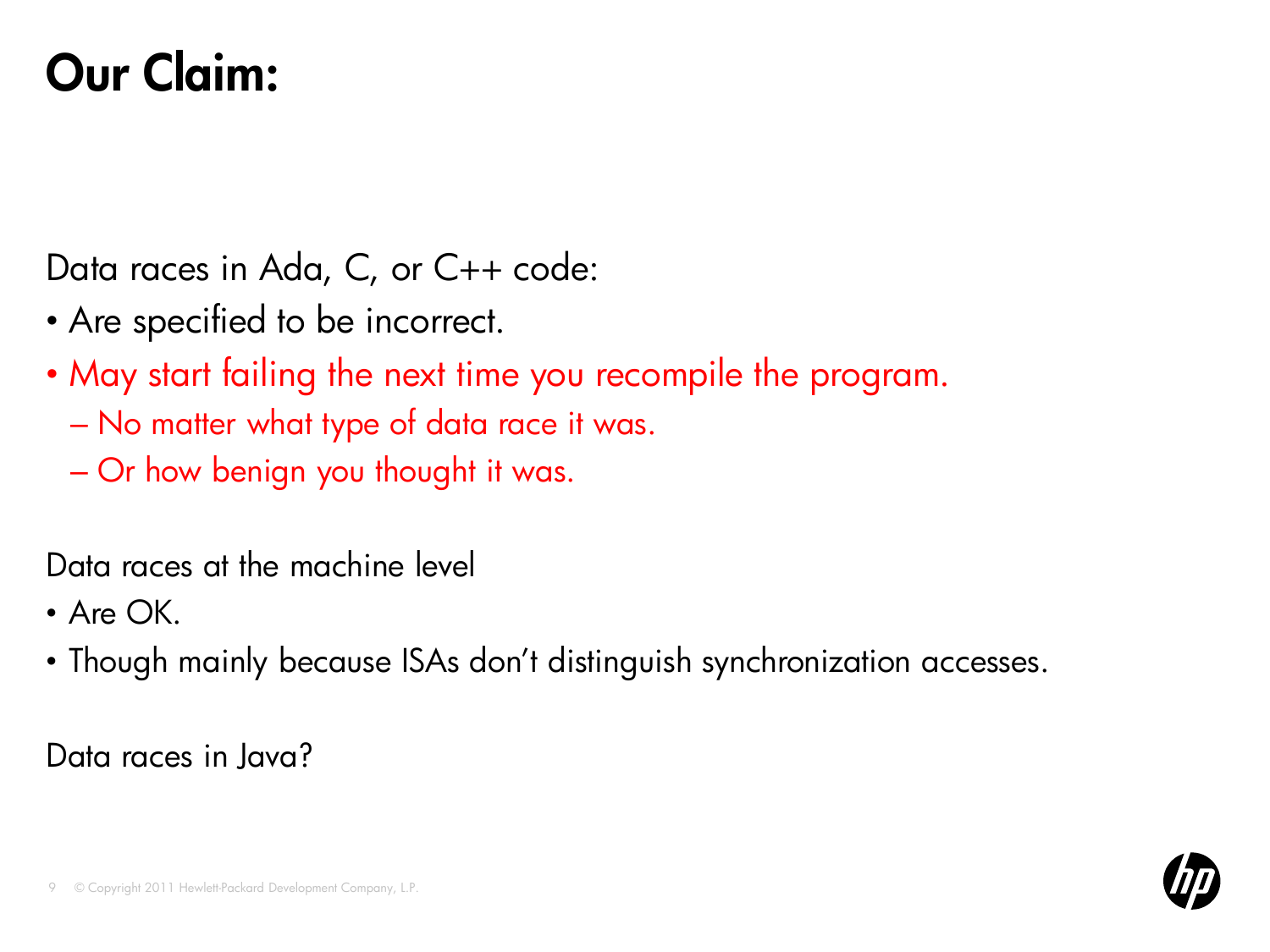## How a data race can cause things to go wrong

Paper considers each kind of "benign" data race in

Narayanasamy et al, "Automatically Classifying Benign and Harmful Data Races Using Replay Analysis", PLDI 2007.

We instead give a general overview of what can go wrong:

- Operations may become visible out of order.
- Write may fail to become visible.
- Read may see a value not written.
- May execute a path that corresponds to no possible read value.
- Even redundant writes of the same value may fail.

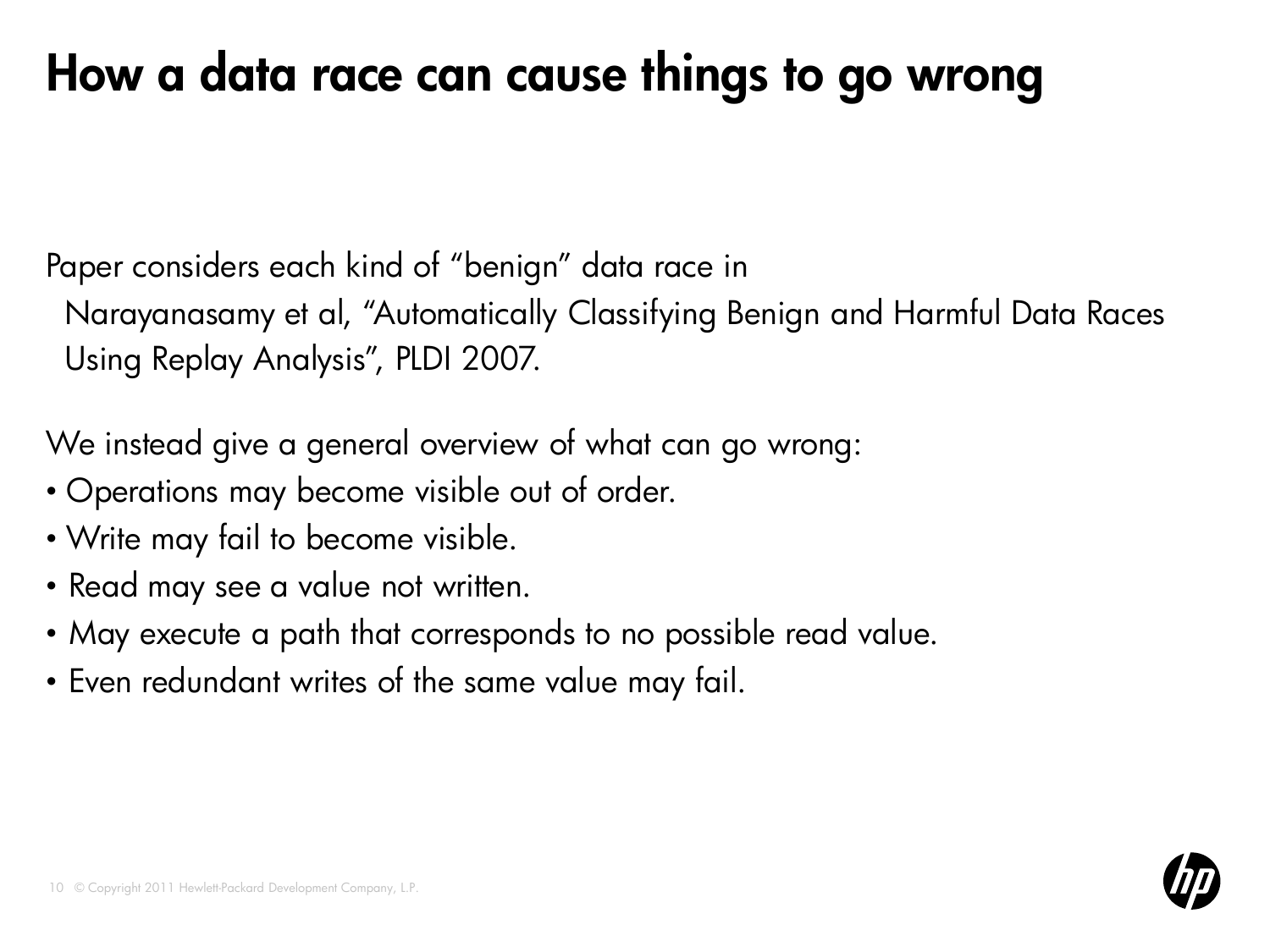## Write may fail to become visible

*Thread 1 Thread 2* while  $(|f|aq)$   $|\}$  flag = true; printf("1\n"); printf("2\n");

If load of flag is moved out of loop, a likely outcome: Thread 2 will print 2. Thread 1 will loop forever.

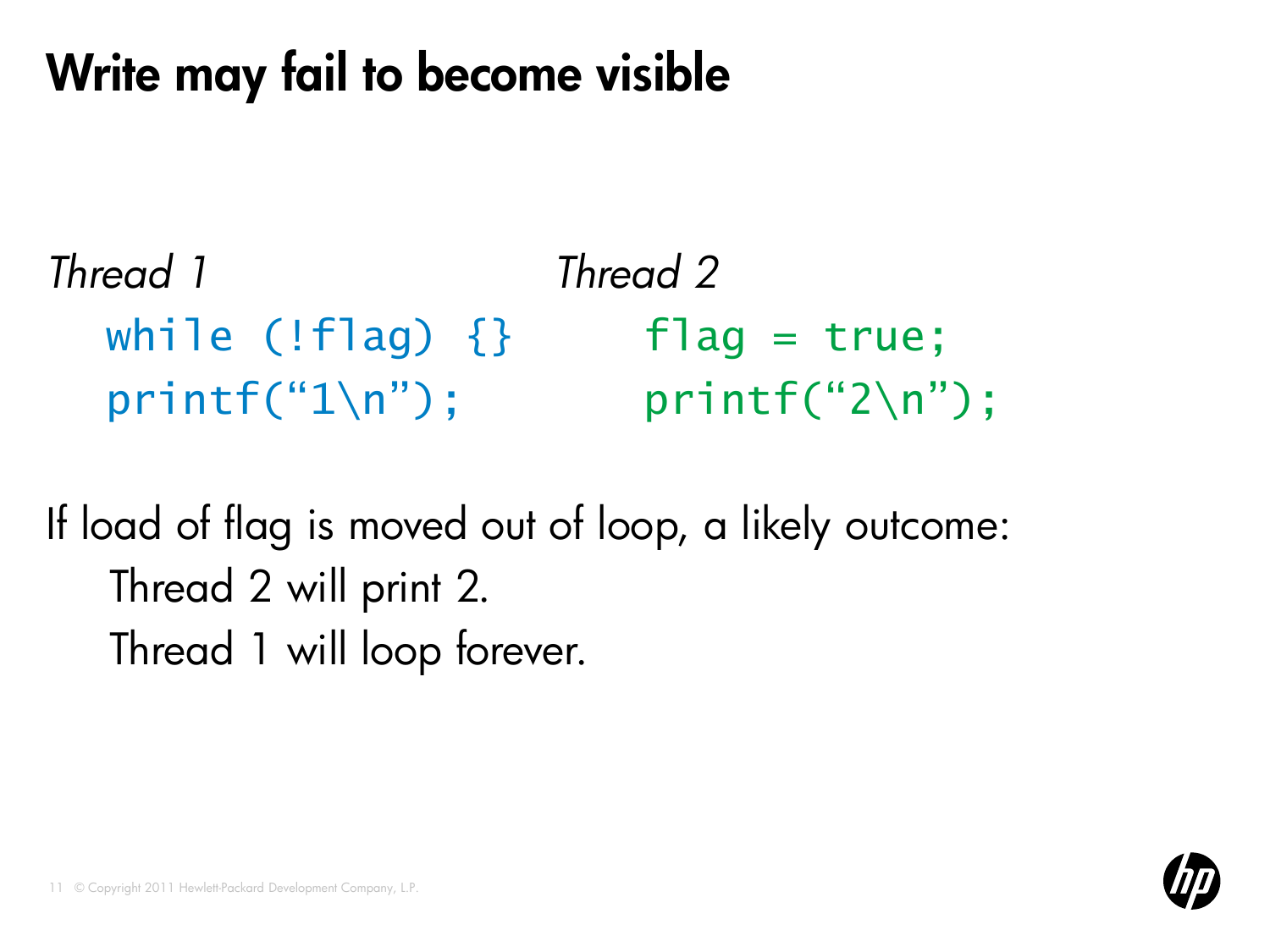#### Operations may become visible out of order

| Thread 1       | Thread 2                |
|----------------|-------------------------|
| $data = 42$ ;  | while $(!$ flag) $\{\}$ |
| $done = true;$ | $assert$ (data == 42);  |

Writes to data and done may be reordered by compiler or hardware.

Unobservable without data races.

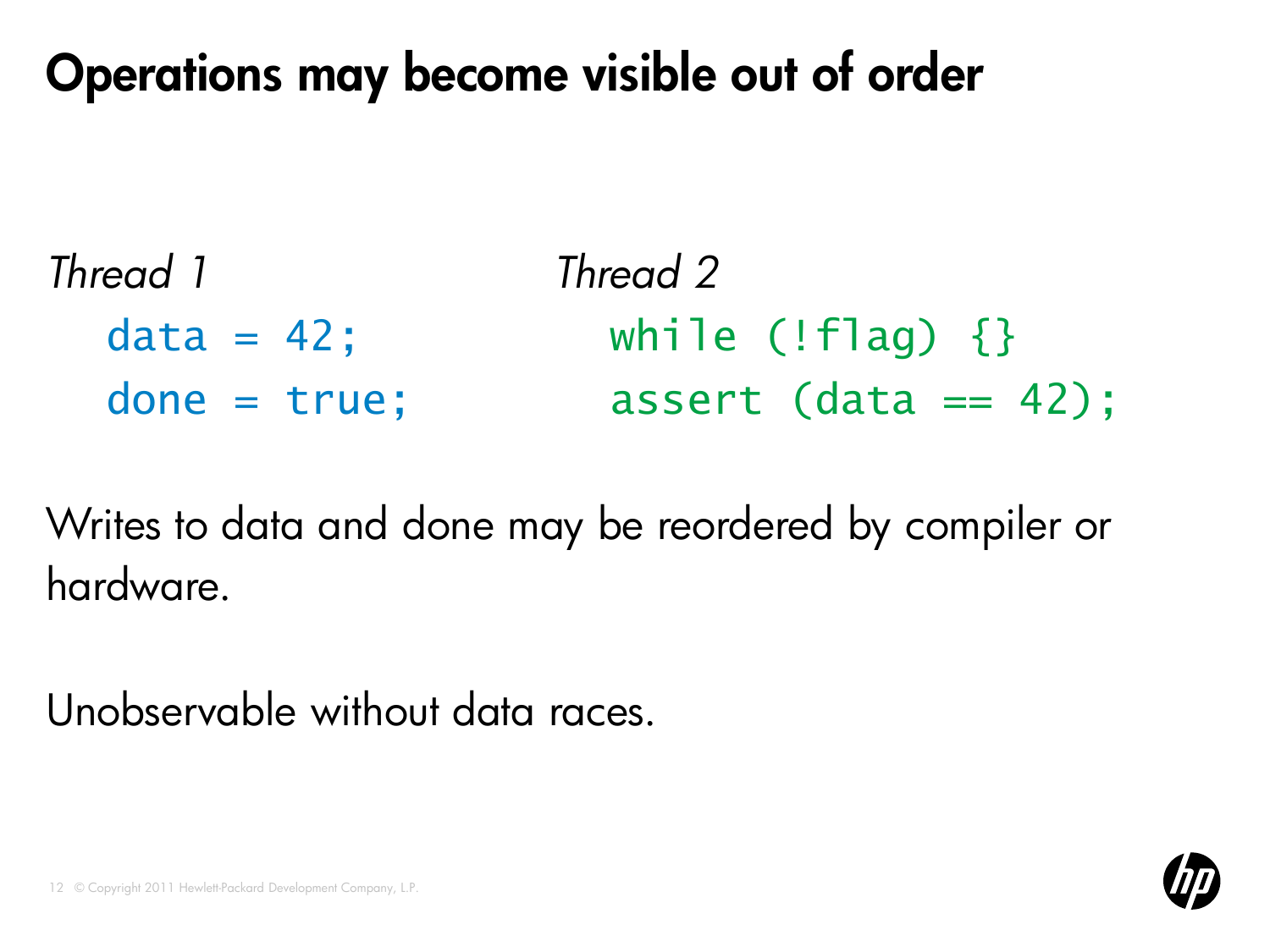#### Racing read may see value not written

```
Thread 1 Thread 2
x = 300; x = 100;
```
If memory is accessed a byte at a time (or x is misaligned), this may be executed as:

$$
x_{high} = 0;
$$
  
\n $x_{high} = 1;$  // x = 256  
\n $x_{low} = 44;$  // x = 300;  
\n $x_{low} = 100;$  // x = 356;



© Copyright 2011 Hewlett-Packard Development Company, L.P. 8/3/2011 13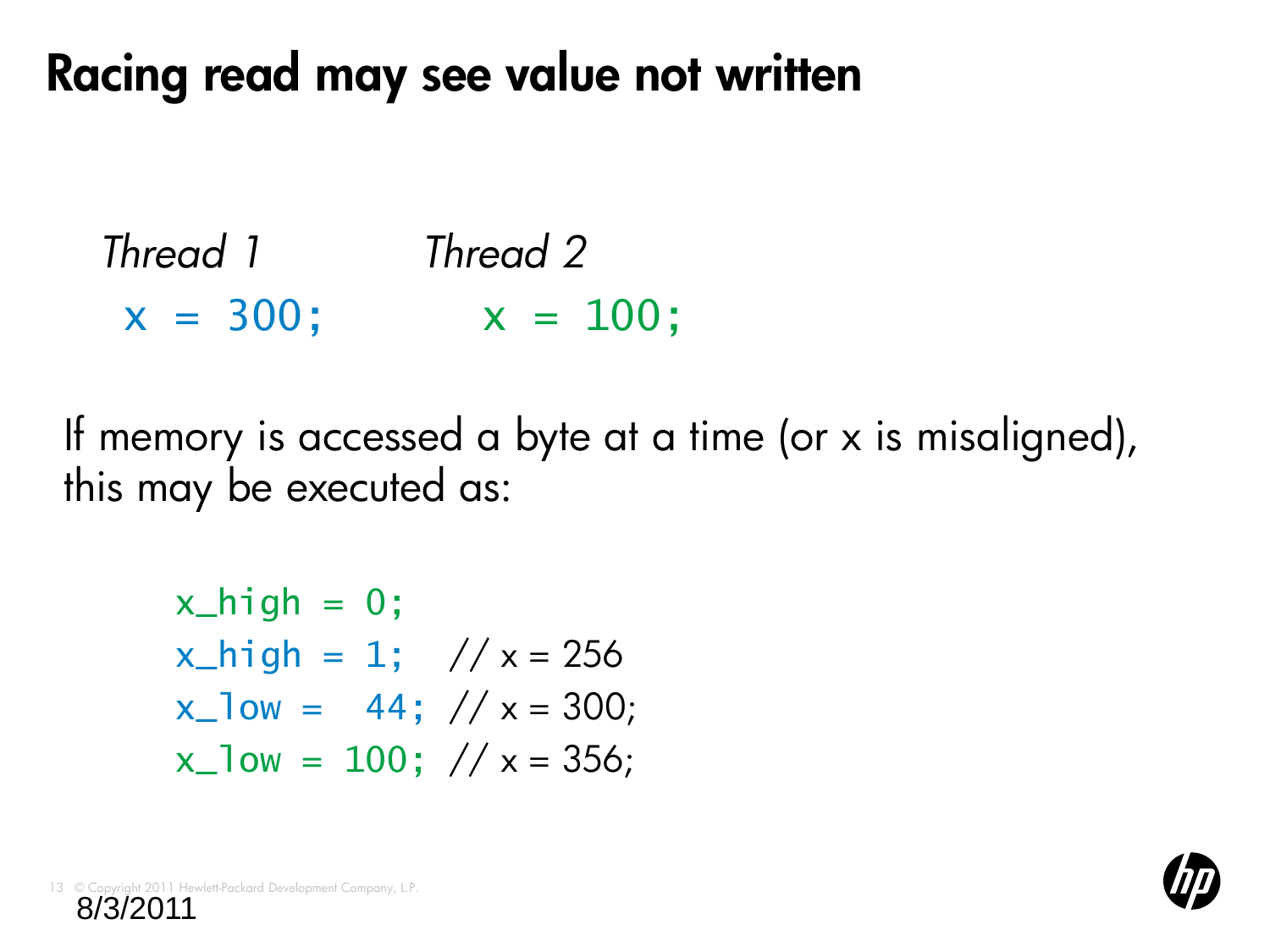## Execution path may correspond to no read value.

#### unsigned x;

If  $(x < 3)$  { … // async x change switch $(x)$  { case 0: … case 1: … case 2: … }

Assume switch statement compiled as branch table. May assume  $x$  is in range. Asynchronous change to x causes wild branch.

• Not just wrong value.

Paper has a completely different example.



© Copyright 2011 Hewlett-Packard Development Company, L.P.

<u>}</u>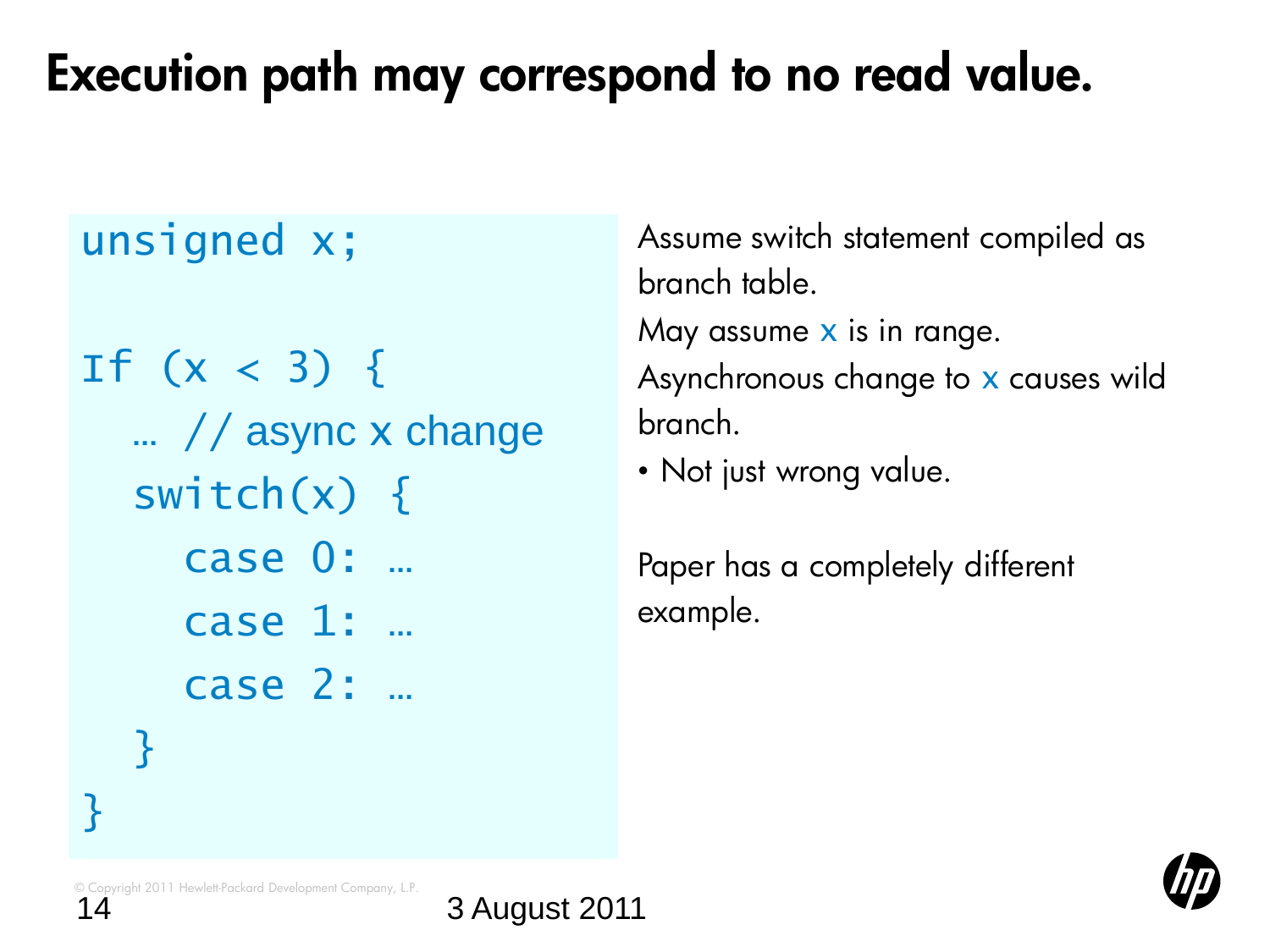#### Even redundant writes can be problematic!

*Thread 1 Thread 2*  $x = 17$ ;  $x = 17$ ;

• *Is* x *guaranteed to be 17 when both threads finish?* –Hard to see why not.

–*But future optimizers may break this.* (Next slides.) –Probably not in all contexts.

But dangerous contexts are hard to characterize.

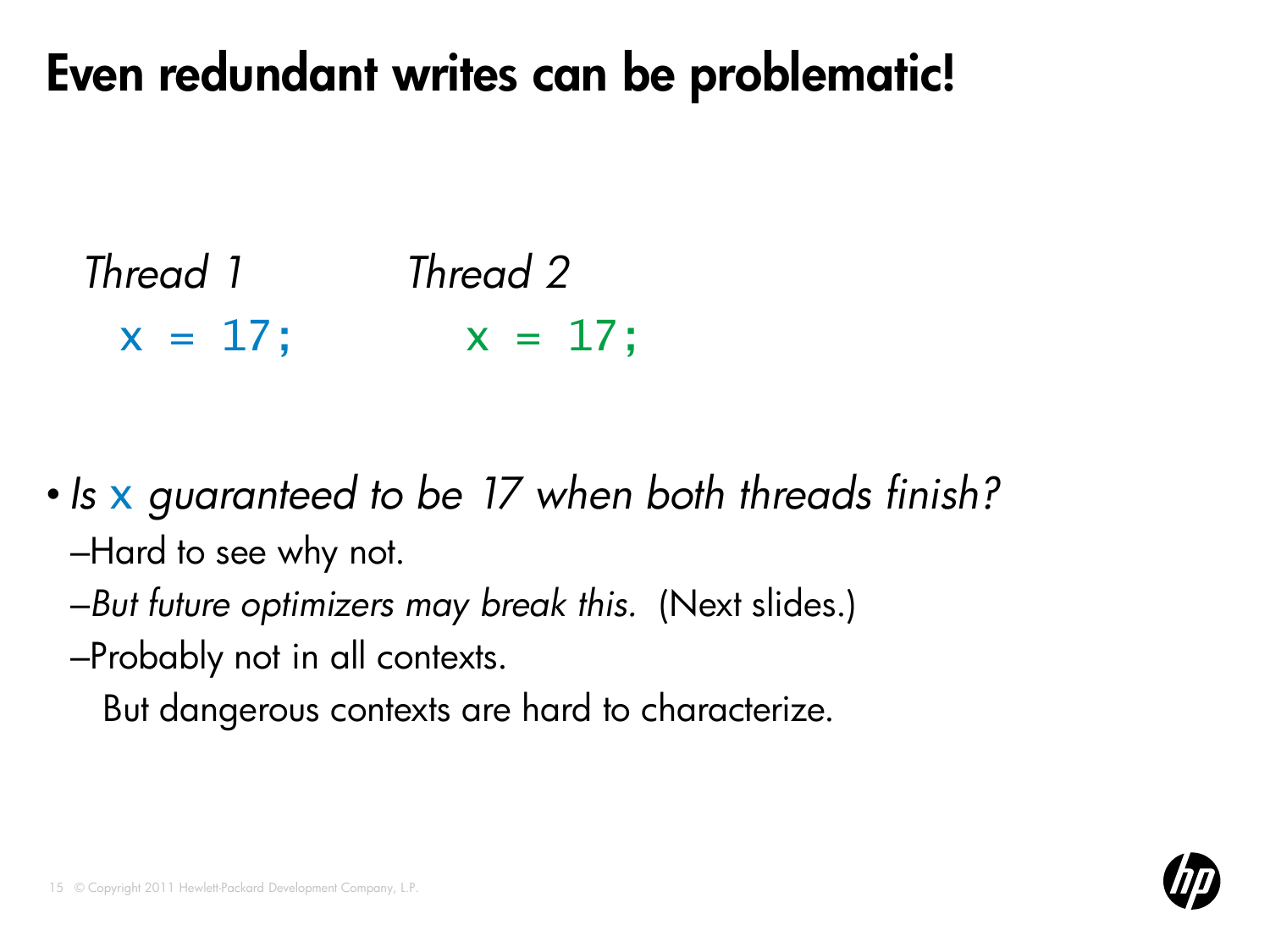## Self-assignments

Self-assignments:

- Adding  $x = x$ ; self-assignment in sequential code is OK.
- Normally *not* OK in multi-threaded code:

 $r1 = x$ ;

 $x = 17$ ;

 $x = r1$ ;

- Introduces data race; hides concurrent assignment to x.
- OK in multi-threaded code next to a store to x:

 $x = 17$ ;  $\rightarrow x = 17$ ;  $x = x$ ;

• Cannot introduce data race or hide assignment! –Original program would have had to already contain race!

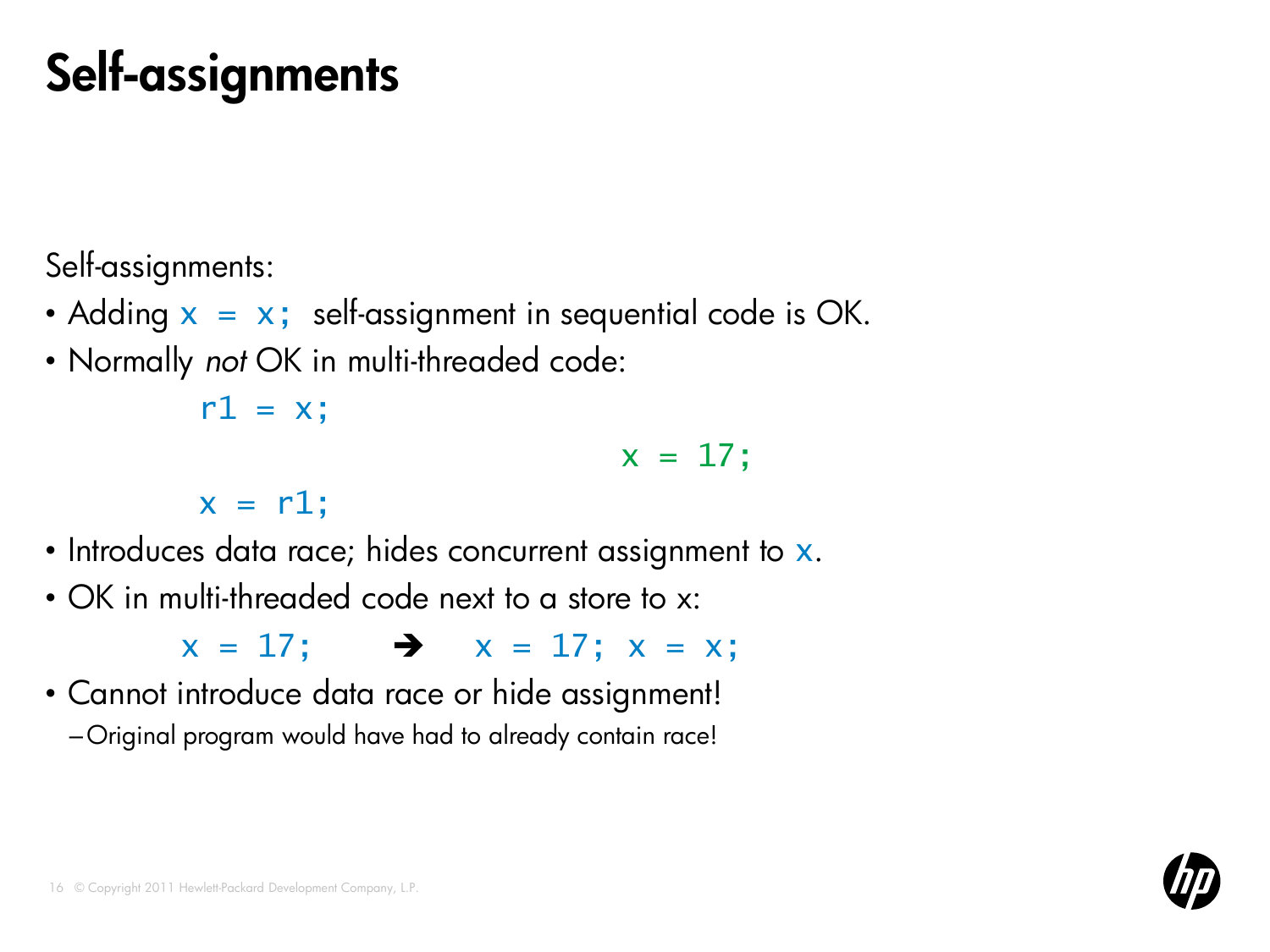## How to miscompile redundant writes

| Thread 1  | Thread 2  |  |
|-----------|-----------|--|
| $x = 17;$ | $x = 17;$ |  |
|           |           |  |
|           |           |  |
|           |           |  |
|           |           |  |
|           |           |  |

*Thread 1 Thread 2*  $r1 = x;$  $x = 17;$  $x = r1;$  $r2 = x;$  $x = 17;$  $x = r2;$ 

x is set to 17 (twice!) x is set to 17 (twice!)

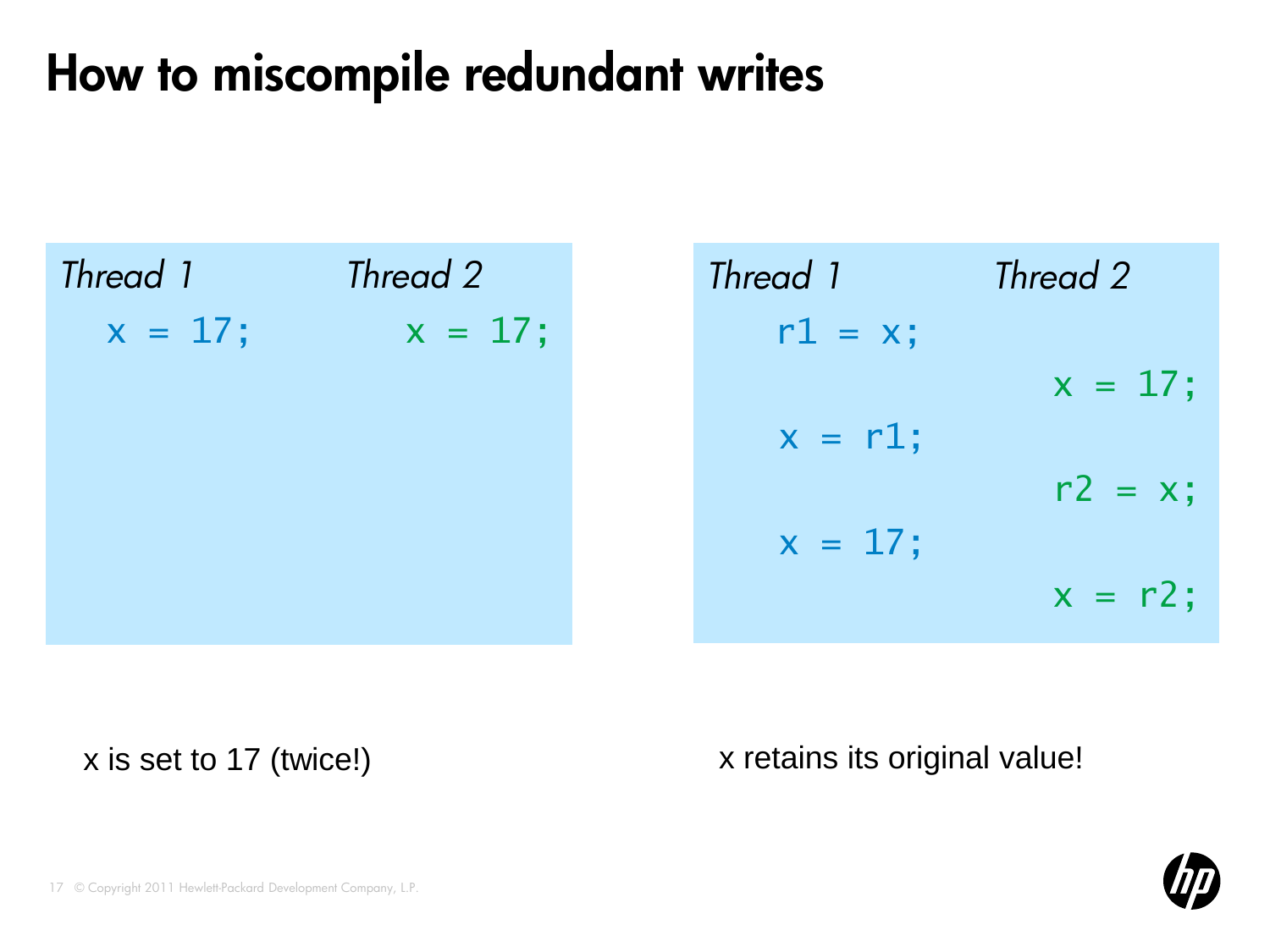## But why self-assignments? (1)

#### struct { char a; char b; char c; char d; }  $x$ ;

#### $x.a = 1; x.b = 1; x.d = 1;$

#### $r1 = x.c; x = 0x01010001; x.c = r1;$

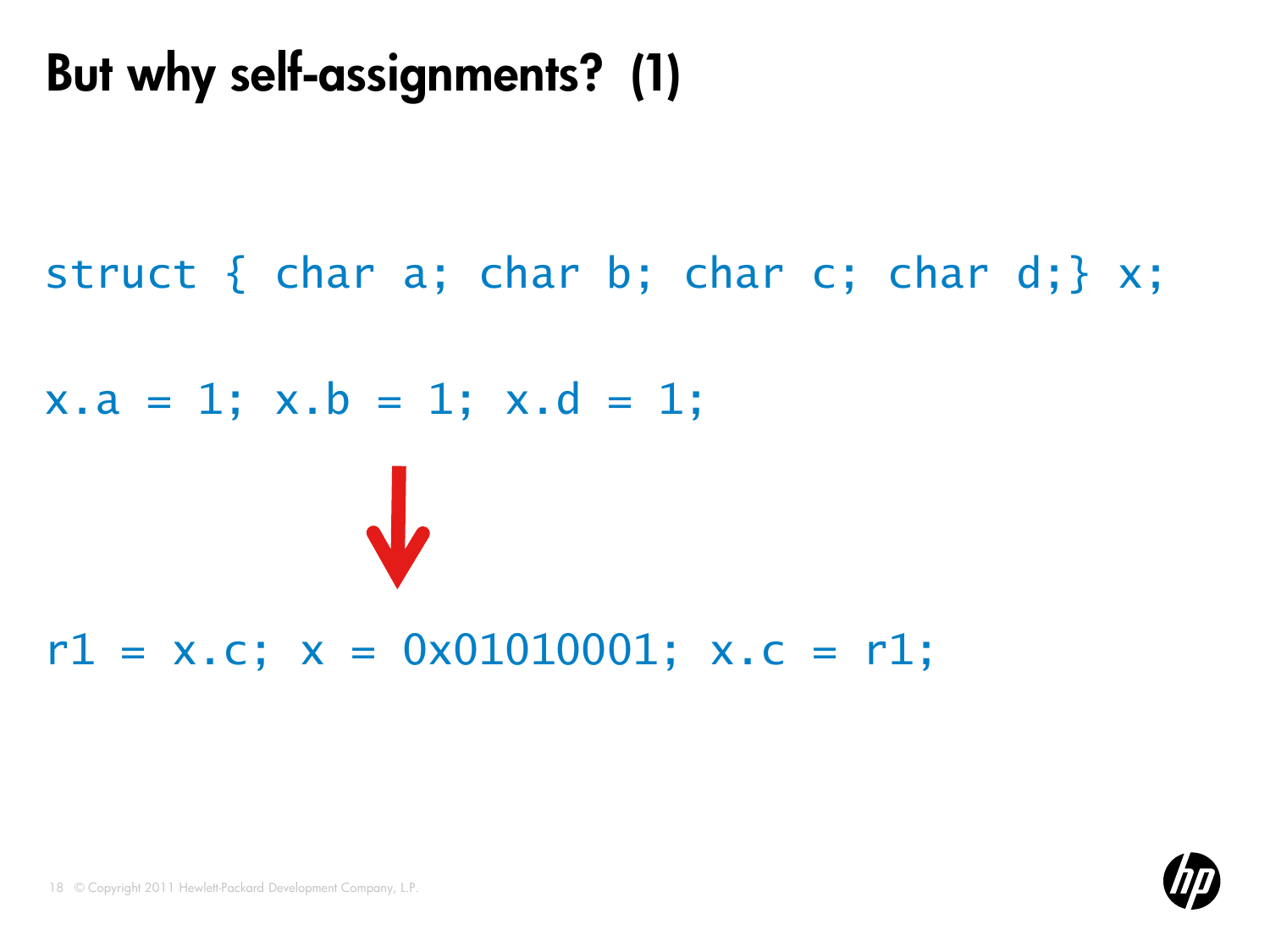## Why self-assignments? (2)

```
int count; // global, possibly shared
…
for (p = q; p := 0; p = p \rightarrow next)if (p \rightarrow data > 0) ++count;
int count; // global, possibly shared
…
reg = count;
for (p = q; p := 0; p = p \rightarrow next)if (p \rightarrow data > 0) ++reg;
count = reg; // may be spurious count = count;
```
© Copyright 2011 Hewlett-Packard Development Company, L.P.

$$
Q\!\!\!\!/\,\,
$$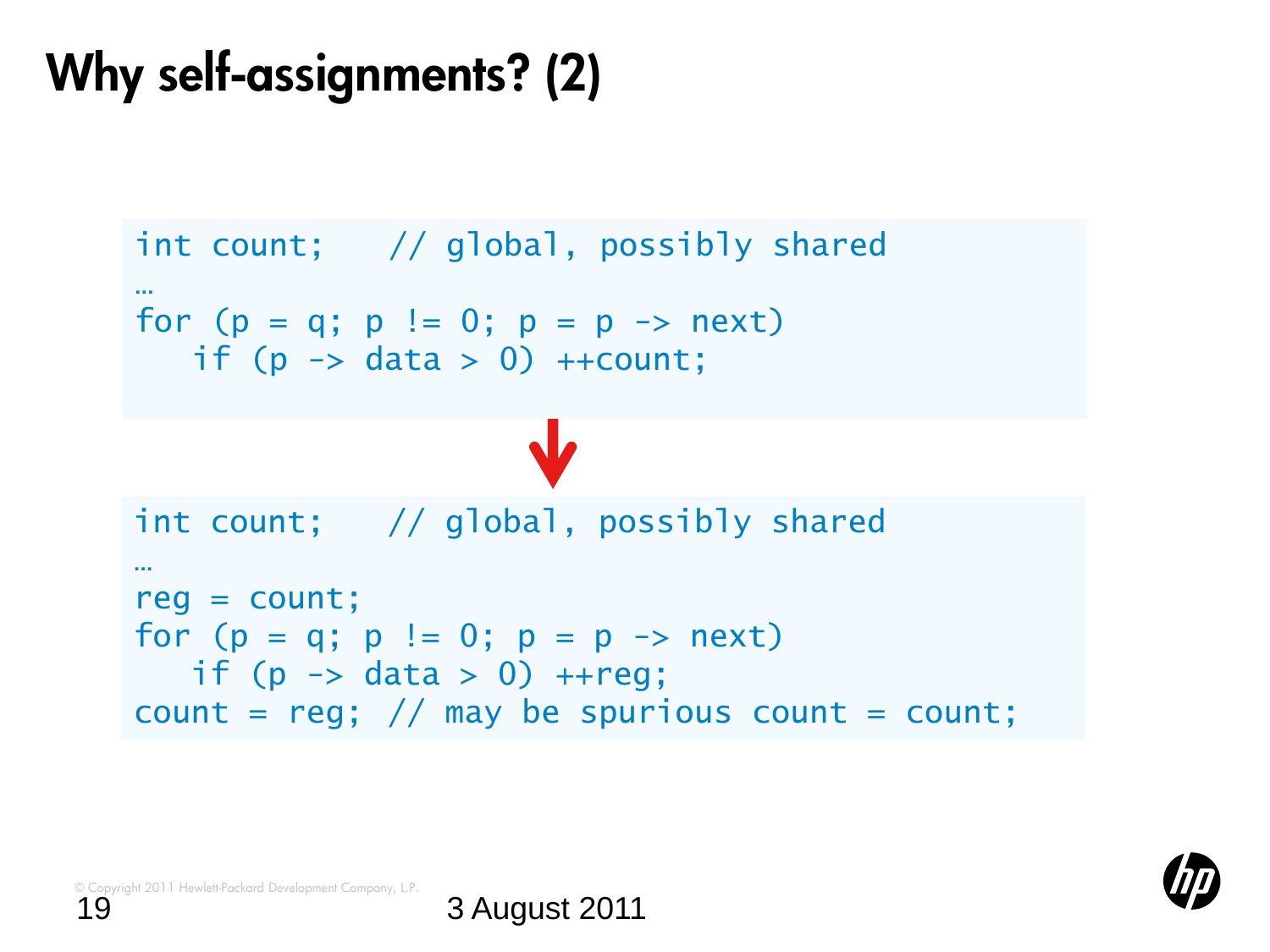#### **Conclusions**

Even the most seemingly benign data races can easily be miscompiled.

- Clearer programming language memory models  $\rightarrow$  Compilers are more likely to leverage data-race-freedom assumptions.
- Aggressive use of data-race-freedom assumption  $\rightarrow$  More interesting ways to break code violating the assumption.
- Most of the resulting breakage is hard to test for.



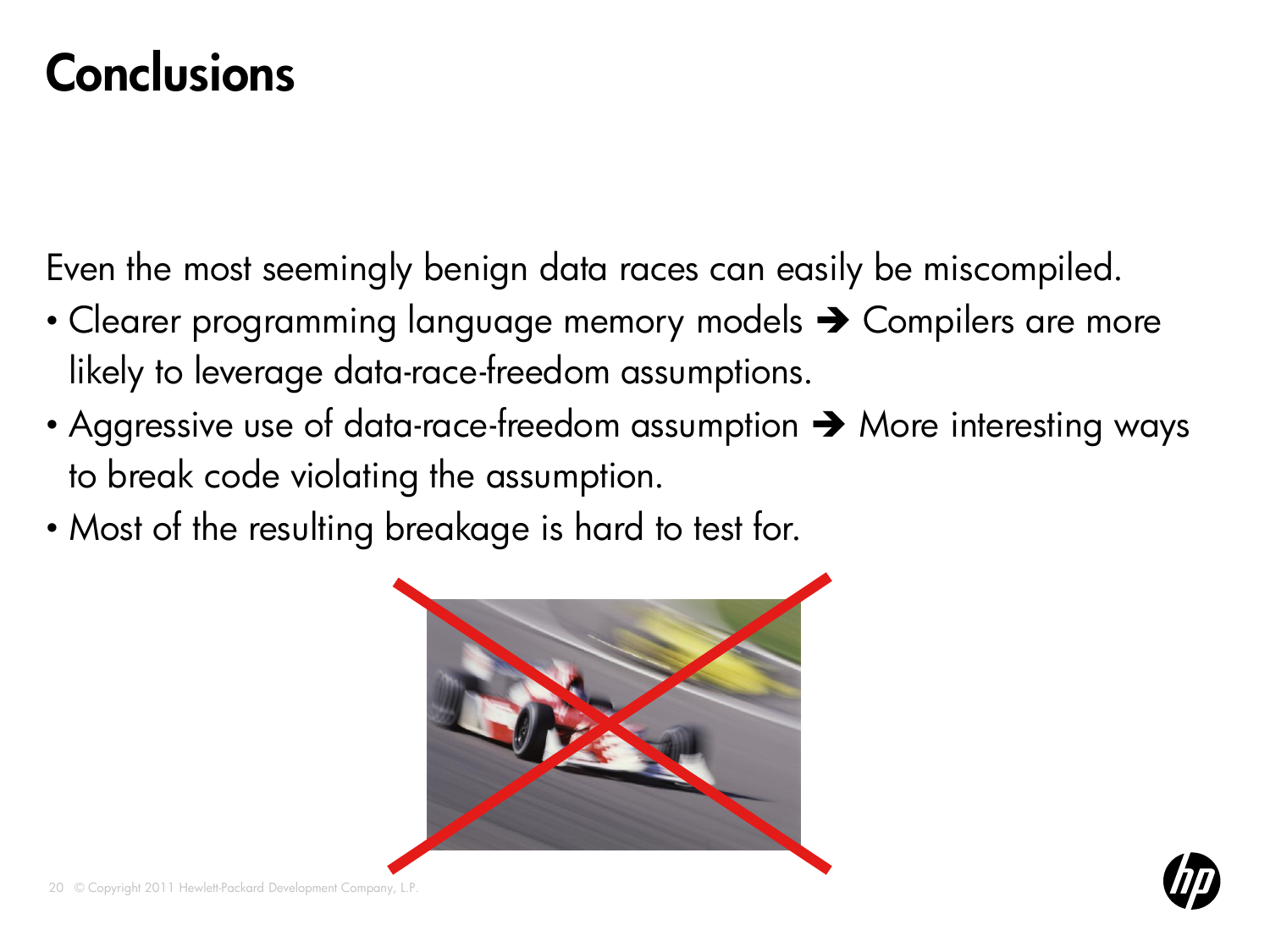# Thank you



© Copyright 2011 Hewlett-Packard Development Company, L.P.